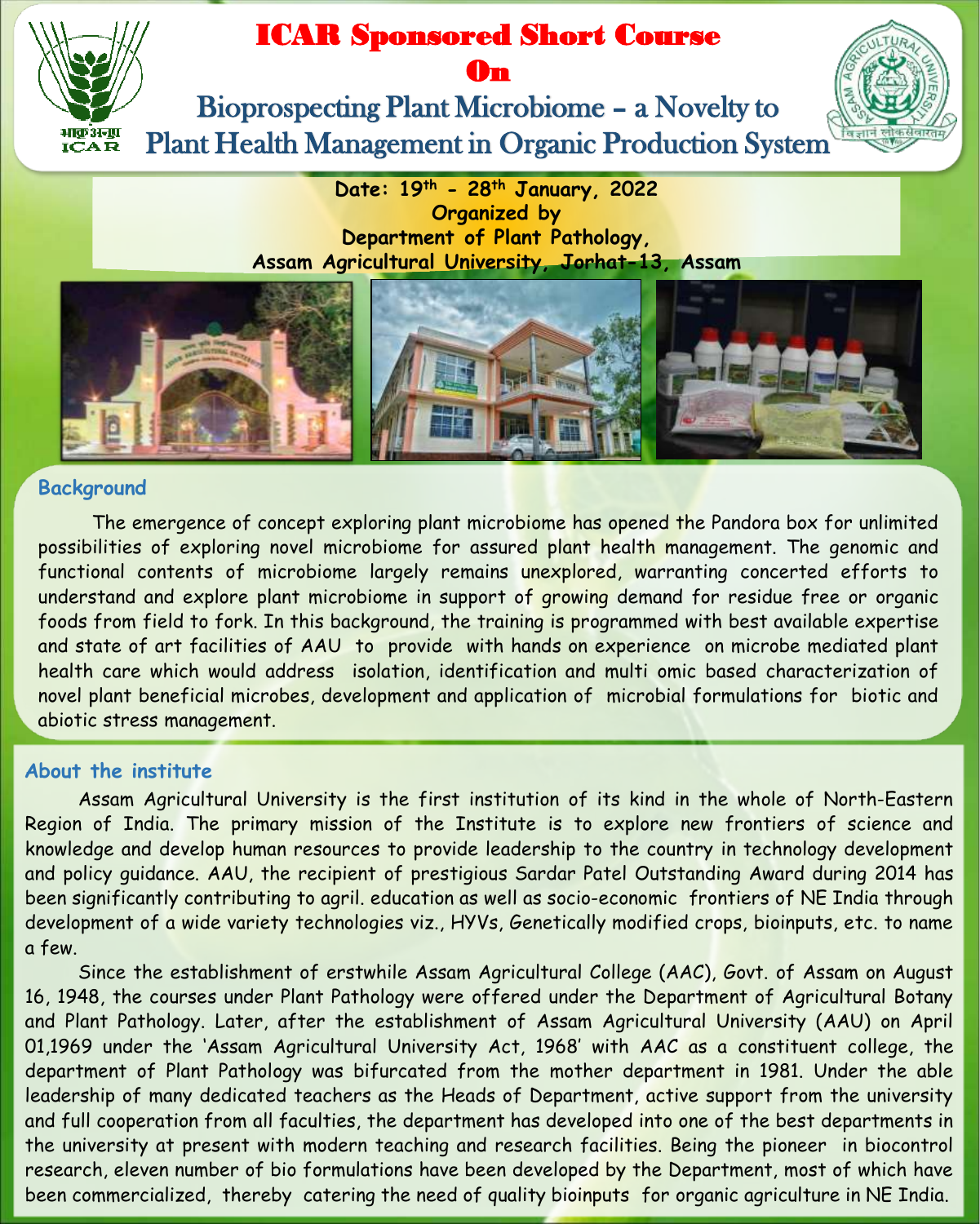## **THEMATIC AREA TO BE ADDRESSED**

- 1. Exploring untapped potential of microbial whirlpool for organic agriculture
- 2. Retrofitting good microbiological practices
- 3. Isolation, identification, and characterization of rhizospheric and endophytic antagonists
- 4. Entomopathogens Concept to Commerce
- 5. Analytic techniques of plant microbiome
- 6. Isolation and characterization of secondary metabolites from selected microbes and their *invitro* response against plant pathogens/insects/nematodes
- 1. Unlocking productivity potential of crops through biofertilizers
- 2. Developing microbial biofertilizers and biopesticides, hands-on-experience
- 3. Plant microbiome-mediated bioremediation of organic pollutants in soil

## **CLIMATE**

The weather during January will be cold with temperature ranges between 20°C to 23°C during day time and 13 to 17°C during night. It is advising to carry heavy warm clothing.

## **HOW TO REACH AAU, JORHAT**

Assam Agricultural University, Jorhat is well connected by road and rail from all the major cities of Assam. The Jorhat airport is 3 Kms away and Railway station is is 5 kms away from AAU, Jorhat and Taxi / Auto service is available all the time. Jorhat town is also well connected to different tourist places of North Eastern region *viz*. Kaziranga national sanctuary, Sivsagar (Capital of Ahom dynasty), Shillong (Meghalaya), Itanagar, Tezu, Tawang, (Arunachal) Dimapur and Kohima (Nagaland), Agartala (Tripura), Imphal (Manipur), Darjeeling and Gangtok etc.

## **WHO CAN APPLY**

Applicant should be postgraduate in any discipline of agriculture, preferably Plant Pathology/ Microbiology/Soil Science/Horticulture/Entomology/Nematology working not below the rank of Assistant Professor/SMS or equivalent from ICAR institute, SAUs, CAUs, KVKs, Agriculture Faculty of AMU, BHU, Vishwa Bharati and Nagaland University

## **HOW TO APPLY**

The participants should submit their application online using CBP portal at the URL: ([https://cbp.icar.gov.in\).](https://cbp.icar.gov.in/) After filling up the online application take a printout of application form and get it approved by the competent authority of your organization. Upload the approved form (scan copy) on CBP portal. Only 25 participants will be selected for the short course and all the selected participants have to pay Rs. 50/- as registration fee which can be paid as a demand draft in favour of Comptroller, AAU, Jorhat-13 (A/c name: Comptroller AAU, A/c No: 38509526536).

**Last date for receipt of applications: 20.12.2021 Intimation to selected candidates: 25.12.2021 Confirmation of participation by candidates: 30.12.2021**